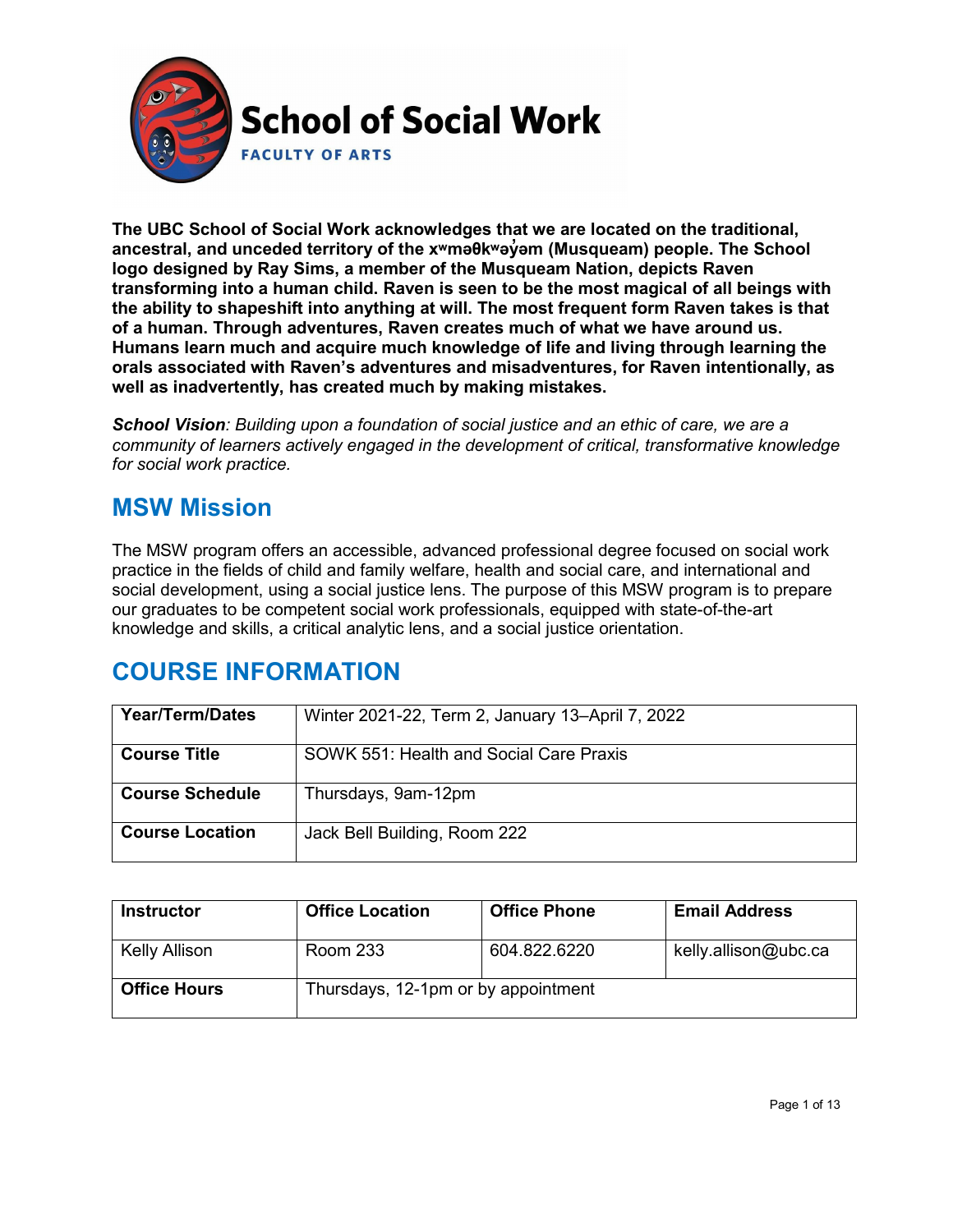# **Prerequisite and/or Corequisite**

There are no pre-requisites for this course.

## **Course Description**

This course will examine and develop, at an advanced level, the practice knowledge and skills required to be a social worker within a continuum of health care contexts. The primary focus of this course will be the increasing complexity of integrating social work practice with the current issues in the health care system. The course content will identify unique population needs, practice settings, social work interventions and policy issues. The course emphasizes the importance of equity-oriented health care with a focus on the social determinants of health, trauma informed practice and cultural safety and incorporates readings and activities aimed at promoting competence, empowerment, and social justice among patient populations. The course will consider the impact of socio-cultural factors on health and well-being, the significance of family relationships and resources in the management of chronic and complex health conditions, and interventions that support individual and family capacity to adapt to acute health crises or chronic health conditions.

## **Course Structure and Learning Activities**

This course will include a combination of lecture, guest speakers, seminar, and hands-on skill building activities. Class members are expected to attend every class, to complete required readings prior to class, and to arrive in class prepared to participate. **We will be working collaboratively to build new knowledge together.**

### **Learning Outcomes**

- 1. Articulate the social work role and scope of practice within a variety of healthcare practice settings.
- 2. Apply relevant theoretical frameworks for practice.
- 3. Demonstrate practice competencies in bio-psycho-social-spiritual assessments and intervention planning.
- 4. Critically analyze specialty knowledge for the delivery of health care social work in one particular area;
- 5. Articulate the links between theory, policy and social work practice in health care.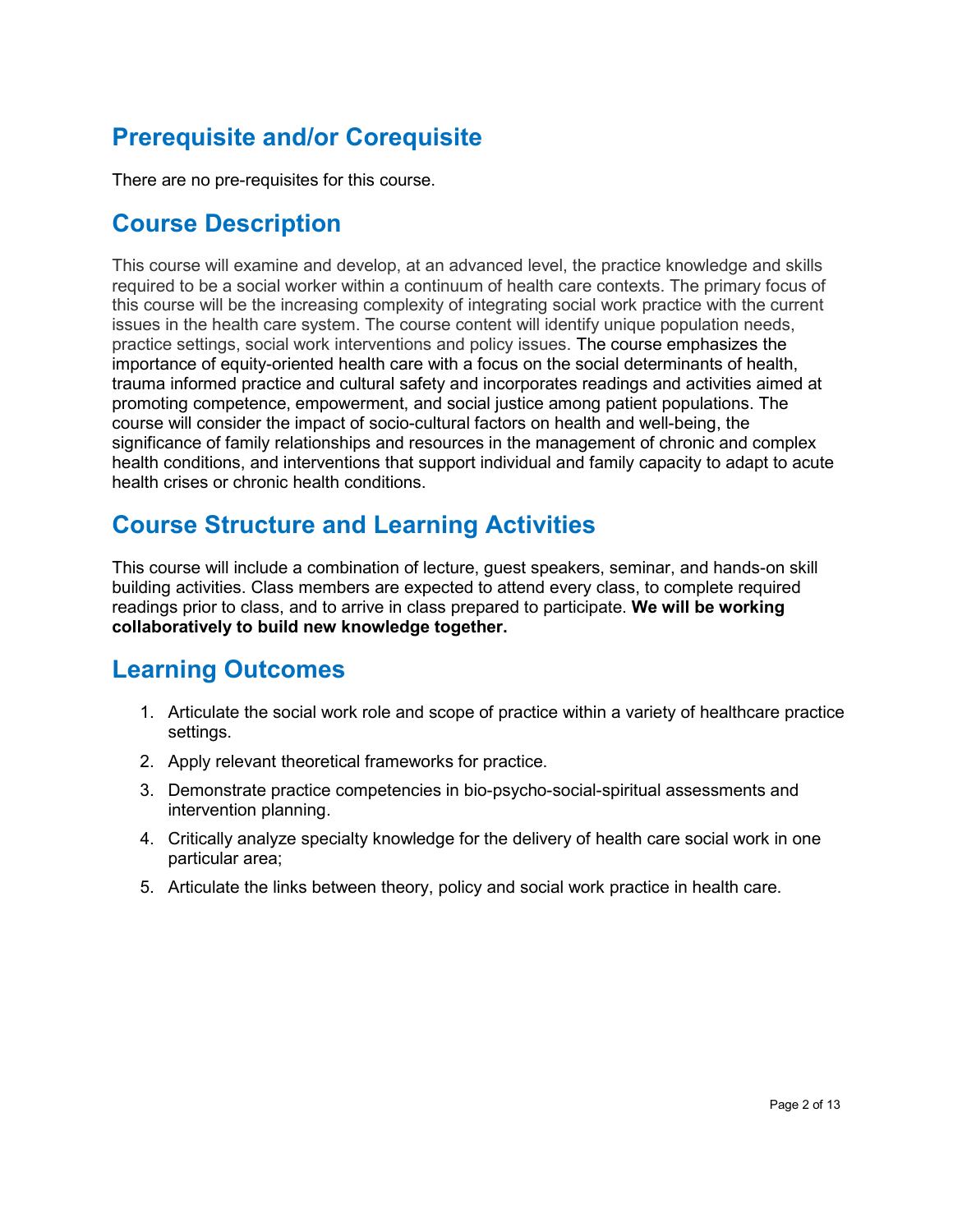# **Required Textbook(s) and Learning Materials**

There is no textbook for this course. Required readings can be accessed through our Canvas site Library Course reserve may be found online or through the UBC library website.

### **Course Schedule**

| <b>Session 1:</b> | Thursday, January 13, 2022                                                                                                                                                                                                                                                                                                                                                                                                                                                            |  |
|-------------------|---------------------------------------------------------------------------------------------------------------------------------------------------------------------------------------------------------------------------------------------------------------------------------------------------------------------------------------------------------------------------------------------------------------------------------------------------------------------------------------|--|
| Topic:            | Introduction to the Course/ Interprofessional Collaboration                                                                                                                                                                                                                                                                                                                                                                                                                           |  |
| <b>Readings:</b>  | Nicholas, D., Jones, C., McPherson, B. Hilsen, L, Moran, J. & Mielke, K.<br>(2019) Examining professional competencies for emerging and novice<br>social workers in health care. Social Work in Health Care, 58(6), 596-611,<br>DOI: 10.1080/00981389.2019.<br>Ashcroft, R. Van Katwyk, T. & Hogarth, K (2016) An examination of the<br>biomedical paradigm: A view of social work. Social Work in Public<br>Health, 31(3), 140-152, http://dx.doi.org/10.1080/19371918.2015.1087918: |  |
|                   | D'Amour, D., Ferrada-Videla, M., Rodriguez, L, & Beaulieu, M-D. (2005).<br>The conceptual basis for interprofessional collaboration: core concepts<br>and theoretical frameworks. Journal of Interprofessional Care, 19(1),<br>116-131.<br>Hall, P. (2005). Interprofessional teamwork: professional cultures as<br>barriers. Journal of Interprofessional Care, 19(1), 188-196.                                                                                                      |  |
| <b>Session 2:</b> | Thursday, January 20, 2022                                                                                                                                                                                                                                                                                                                                                                                                                                                            |  |
| Topic:            | Equity Oriented Health Care: Frameworks for Practice                                                                                                                                                                                                                                                                                                                                                                                                                                  |  |
| <b>Readings:</b>  | Browne, A.J., Varcoe, C.M., Wong, S.T. (2012). Closing the health equity<br>gap: evidence-based strategies for primary health care<br>organizations. International Journal of Equity Health 11, 59.<br>https://doi.org/10.1186/1475-9276-11-59                                                                                                                                                                                                                                        |  |
|                   | Bywaters, P. (2009). Tackling inequalities in health: A global challenge for<br>social work. British Journal of Social Work, 39, 353:367.                                                                                                                                                                                                                                                                                                                                             |  |
|                   | Sweeney, A., Filson, B., Kennedy, A., Collinson, L., & Gillard, S. (2018). A<br>paradigm shift: relationships in trauma-informed mental health<br>services. British Journal of Psychiatric Advances, 24(5), 319-333.                                                                                                                                                                                                                                                                  |  |
|                   | Yeung, S. (2016). Conceptualizing cultural safety: Definitions and<br>application of safety in health care for Indigenous mothers in Canada.<br>Journal for Social Theory, 1 (1), 1-13.                                                                                                                                                                                                                                                                                               |  |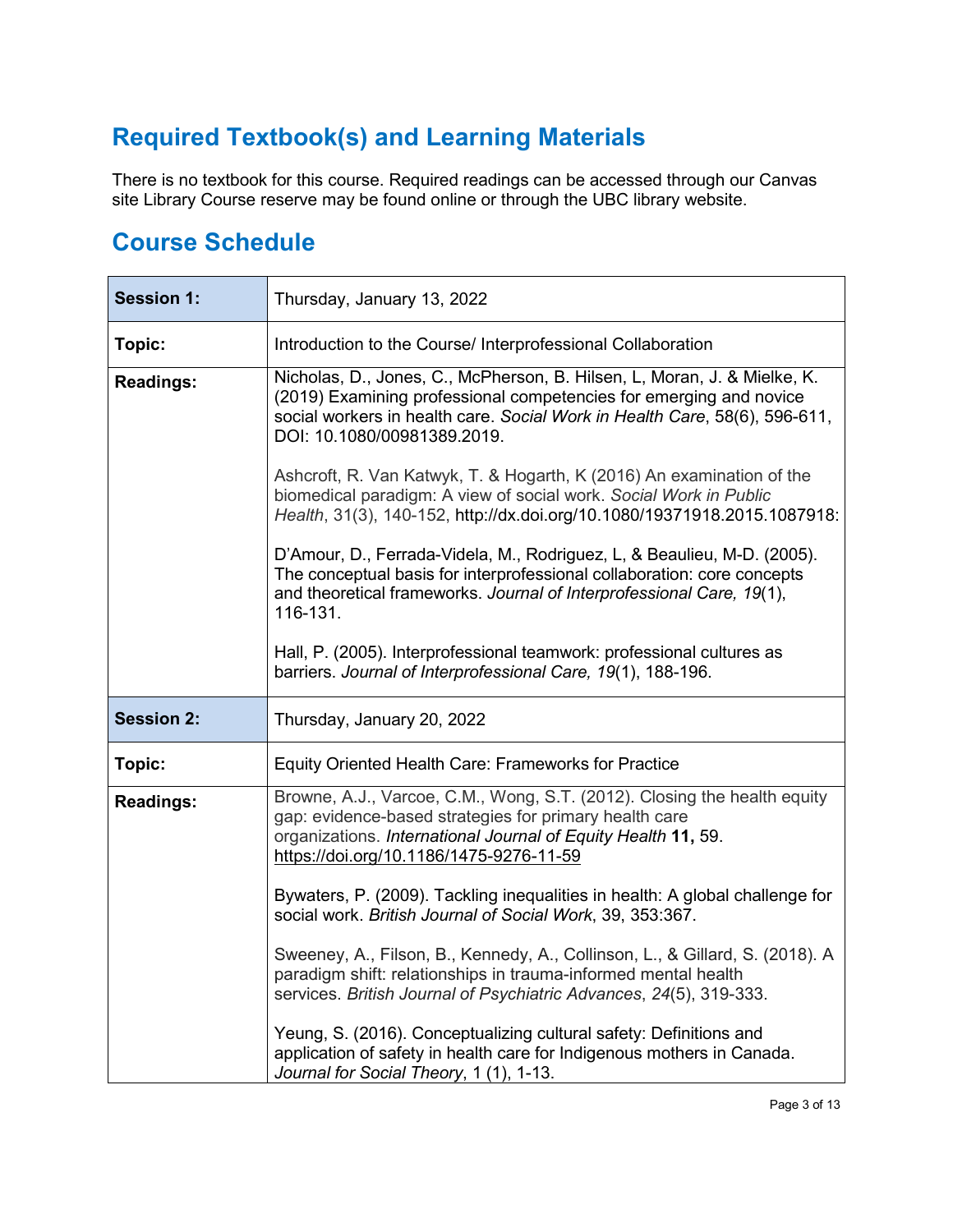|                   | Kleinman, A. & Benson, P. (2006) Anthropology in the clinic: The problem<br>of cultural competency and how to fix It. PLoS Medicine, 3(10), 1673-<br>1676.                                                                                                                                                                                                                                                                             |
|-------------------|----------------------------------------------------------------------------------------------------------------------------------------------------------------------------------------------------------------------------------------------------------------------------------------------------------------------------------------------------------------------------------------------------------------------------------------|
| <b>Session 3:</b> | Thursday, January 27, 2022                                                                                                                                                                                                                                                                                                                                                                                                             |
| Topic:            | Bio-Psycho-Social-Spiritual Assessments<br>Journal Club #1                                                                                                                                                                                                                                                                                                                                                                             |
| <b>Readings:</b>  | Barkley, J. (2009). Biopsychosocial assessments: why the biopsycho<br>and rarely the social? Journal of the Canadian Academy of Child and<br>Adolescent Psychiatry. 18 (4) 344-347.<br>Berzoff, J. & Drisko, J. (2015). What clinical social workers need to<br>know: Bio-psycho-social knowledge and skills for the twenty first<br>century. Clinical Social Work Journal. 43. 263-27310. https://doi.org/<br>1007/s10615-015-0544-3. |
|                   | Sommers-Flanagan (2014). The Mental Status Examination.<br>Dean, R. & Levitan Poorvu, N (2008). Assessment and formulation: A                                                                                                                                                                                                                                                                                                          |
|                   | contemporary social work perspective. Families in Society: The Journal of<br>Contemporary Social Services. 89 (4) 596-604.                                                                                                                                                                                                                                                                                                             |
| <b>Session 4:</b> | Thursday, February 3, 2022                                                                                                                                                                                                                                                                                                                                                                                                             |
| Topic:            | Legislation and Decision Making in Health Care                                                                                                                                                                                                                                                                                                                                                                                         |
| <b>Readings:</b>  | Review guides on Canvas regarding legislation                                                                                                                                                                                                                                                                                                                                                                                          |
|                   | Oliver, C. (2013). Including moral distress in the new language of<br>social work ethics. Canadian Social Work Review/Revue Canadienne<br>de Service Social, 203-216.                                                                                                                                                                                                                                                                  |
|                   | Brazg, T., Dotolo, D., & Blacksher, E. (2015). Finding A Seat at the Table<br>Together: Recommendations for Improving Collaboration between Social<br>Work and Bioethics. Bioethics, 29(5), 362-368.<br>https://doi.org/10.1111/bioe.12106                                                                                                                                                                                             |
| <b>Session 5:</b> | Thursday, February 10, 2022                                                                                                                                                                                                                                                                                                                                                                                                            |
| Topic:            | Working with People with Substance Use in Health Care<br>Guest Speaker Jaclyn Sauer, St. Paul's Hospital                                                                                                                                                                                                                                                                                                                               |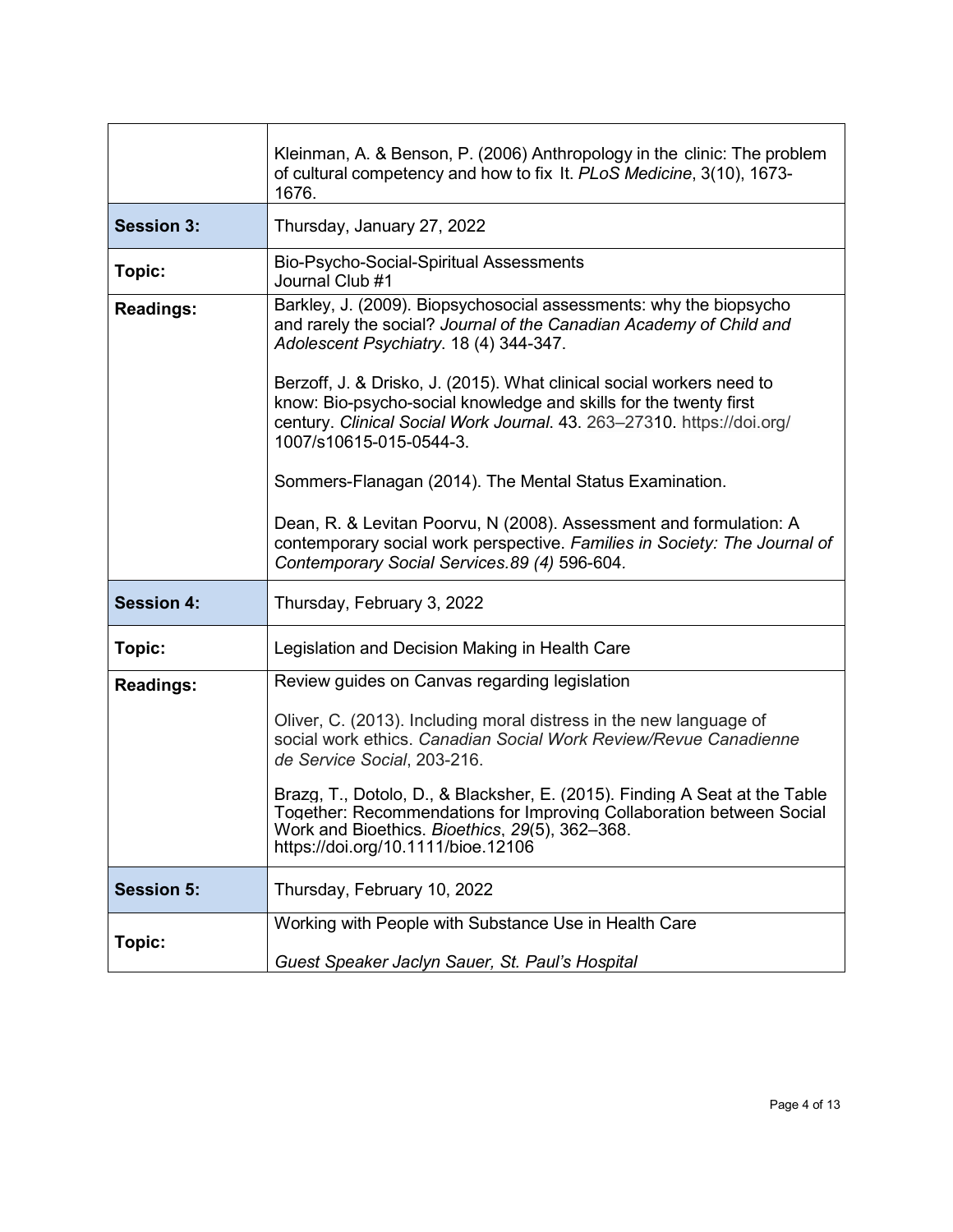| Reading:          | Health Canada. (2019). What we heard: Strengthening Canada's                                                                                                                                                                                                                                                                                                                                                            |
|-------------------|-------------------------------------------------------------------------------------------------------------------------------------------------------------------------------------------------------------------------------------------------------------------------------------------------------------------------------------------------------------------------------------------------------------------------|
|                   | approach to substance use issues.                                                                                                                                                                                                                                                                                                                                                                                       |
|                   | https://www.canada.ca/content/dam/hc-                                                                                                                                                                                                                                                                                                                                                                                   |
|                   | sc/documents/services/publications/healthy-living/what-we-heard-                                                                                                                                                                                                                                                                                                                                                        |
|                   | strengthening-approach-substance-use-issues/What-We-Heard-Report-                                                                                                                                                                                                                                                                                                                                                       |
|                   | Opioids-EN.pdf                                                                                                                                                                                                                                                                                                                                                                                                          |
|                   | McNeil, R., Kerr, T., Pauley, B., Wood, E. & Small, W. (2016). Advancing<br>patient-centered care for structurally vulnerable drug-using populations: a<br>qualitative study of the perspectives of people who use drugs regarding<br>the potential integration of harm reduction interventions into hospitals.<br>Addiction 11 (4), 685-694.<br>Lukshin, V. Harm Reduction in substance abuse treatment: Pragmatism as |
|                   | an epistemology for social work practice. Journal of Social Work Practice in<br>the Addictions, 11(1), 96-100.                                                                                                                                                                                                                                                                                                          |
| <b>Session 6:</b> | Thursday, February 17, 2022                                                                                                                                                                                                                                                                                                                                                                                             |
| Topic:            | Social Work with Transgender Children and Youth in Health Care                                                                                                                                                                                                                                                                                                                                                          |
|                   | Guest Speaker Robin Lalani and Mabel Tan, Transgender Clinic                                                                                                                                                                                                                                                                                                                                                            |
| <b>Readings:</b>  | Gambardella, K. (2022) Social work practice with trans and gender<br>expansive youth and their families. In J. Shelton & G.P. Mallon (Eds.)<br>Social Work Practice with Transgender and Gender Expansive Youth (3rd<br>ed., pp 70-82). Routledge.                                                                                                                                                                      |
|                   | McBride, K., Folkers, K., Friesen, P., Sultan, D., Quinn, G., Bateman-<br>House, A., Parent, B., Konnoth, C., Janssen, A., Shah, L., Bluebond-<br>Langner, R.& Salas-Humara, C.(2018). Ethical issues in gender affirming<br>care for youth. Pediatrics, 142 (6), 1-9.                                                                                                                                                  |
|                   | Romanelli, M., Abay, L. & Ancharski, K. (2022). Social work practice with<br>trans and gender expansive youth and their families. In J. Shelton & G.P.<br>Mallon (Eds.) Social Work Practice with Transgender and Gender<br><i>Expansive Youth</i> (3 <sup>rd</sup> ed., pp 70-82). Routledge.                                                                                                                          |
|                   | <b>READING WEEK: February 24 - NO CLASS</b>                                                                                                                                                                                                                                                                                                                                                                             |
| <b>Session 7:</b> | Thursday, March 3, 2022                                                                                                                                                                                                                                                                                                                                                                                                 |
|                   | Working with Disability in Healthcare: Pediatric and Adult Perspective                                                                                                                                                                                                                                                                                                                                                  |
| Topic:            | Guest Speaker- Karen Hodge, Social Worker Complex Care Co-<br>ordination, Sunnyhill Hospital                                                                                                                                                                                                                                                                                                                            |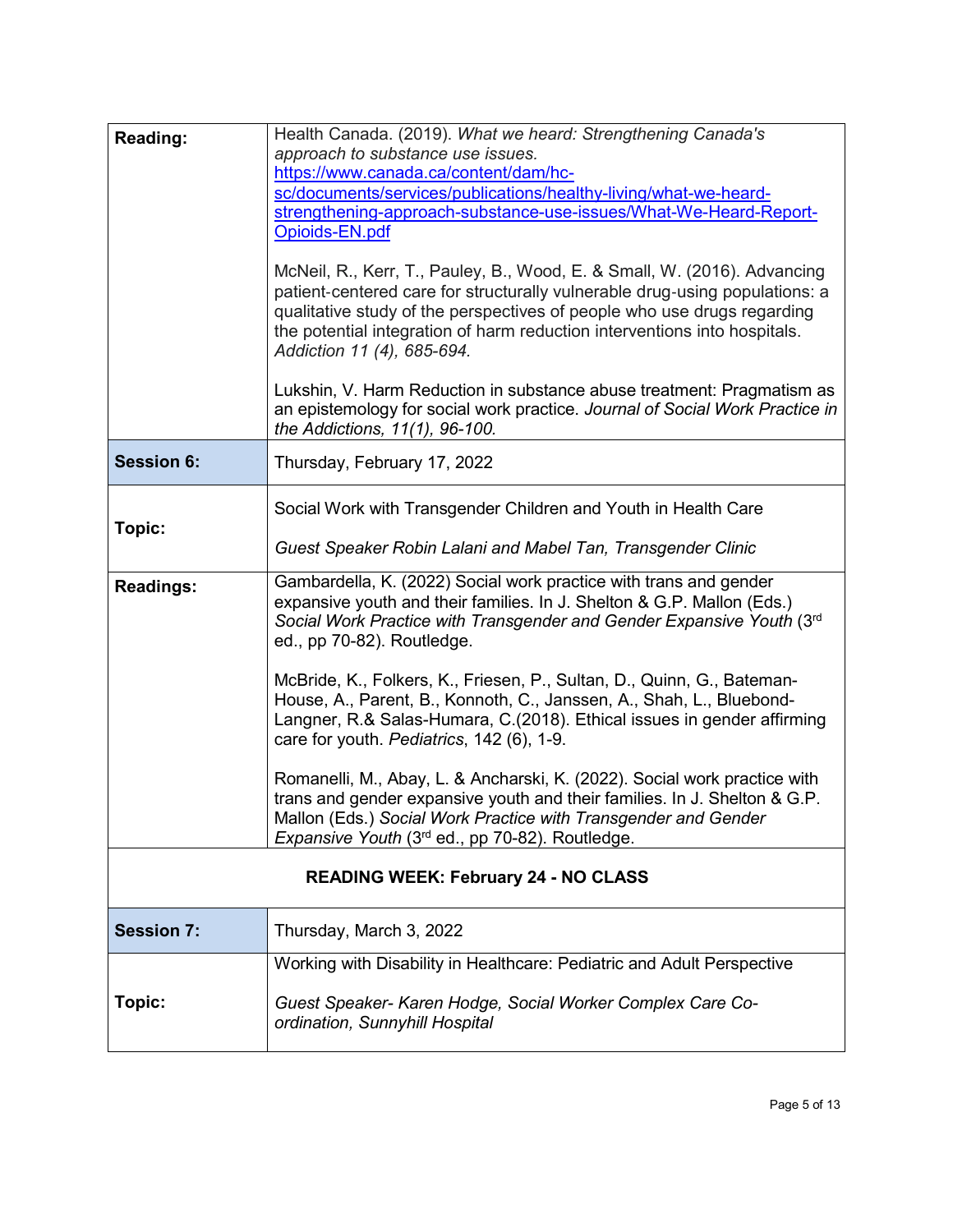| <b>Readings:</b>  | Meade, M. A., Mahmoudi, E., & Lee, S. Y. (2015). The intersection of<br>disability and healthcare disparities: a conceptual framework. Disability<br>and rehabilitation, 37(7), 632-641.<br>Canadian Institute for Health Information. (2020) Children and Youth With<br>Medical Complexity in Canada. Ottawa, ON: CIHI<br>Mattson, G., Kuo, D. Z., Yogman, M., Baum, R., Gambon, T. B., Lavin, A.<br>& COMMITTEE ON PSYCHOSOCIAL ASPECTS OF CHILD AND<br>FAMILY HEALTH. (2019). Psychosocial factors in children and youth with<br>special health care needs and their families. Pediatrics, 143(1).                                                                                                                                                                                                                                                         |
|-------------------|---------------------------------------------------------------------------------------------------------------------------------------------------------------------------------------------------------------------------------------------------------------------------------------------------------------------------------------------------------------------------------------------------------------------------------------------------------------------------------------------------------------------------------------------------------------------------------------------------------------------------------------------------------------------------------------------------------------------------------------------------------------------------------------------------------------------------------------------------------------|
| <b>Session 8:</b> | Thursday, March 10, 2022                                                                                                                                                                                                                                                                                                                                                                                                                                                                                                                                                                                                                                                                                                                                                                                                                                      |
| Topic:            | Indigenous History, Trauma and Healthcare Practice<br>Journal Club #2                                                                                                                                                                                                                                                                                                                                                                                                                                                                                                                                                                                                                                                                                                                                                                                         |
| <b>Readings:</b>  | Brown, A. & Tang, S.Y. (2008). 'Race matters: racialization and egalitarian<br>discourses involving Aboriginal people in the Canadian health care<br>context. Ethnicity & Health, 13(2), 109-127.<br>Goodman, A., Fleming, K., Markwick, N., Morrison, T., Lagimodiere, L. &<br>Kerr, T. (2017). "They treated me like crap and I know it was because I<br>was Native": The healthcare experiences of Aboriginal peoples living in<br>Vancouver's inner city, Social Science & Medicine, 178, 87-94.,<br>https://doi.org/10.1016/j.socscimed.2017.01.053.<br>King, M., Smith, A., Gracey, M. (2009). Indigenous health part 2: the<br>underlying causes of the health gap. Lancet, 374, 76-85.<br>Turpel-Lafond (2020) In Plain Sight: Addressing Indigenous-specific<br>Racism and Discrimination in B.C. Health Care. Report for the<br>Ministry of Health. |
| <b>Session 9:</b> | Thursday, March 17, 2022                                                                                                                                                                                                                                                                                                                                                                                                                                                                                                                                                                                                                                                                                                                                                                                                                                      |
| Topic:            | Working with People with Mental Health Issues<br>Guest Speaker: Anna Thompson, Case Manager, Community Mental<br>Health                                                                                                                                                                                                                                                                                                                                                                                                                                                                                                                                                                                                                                                                                                                                       |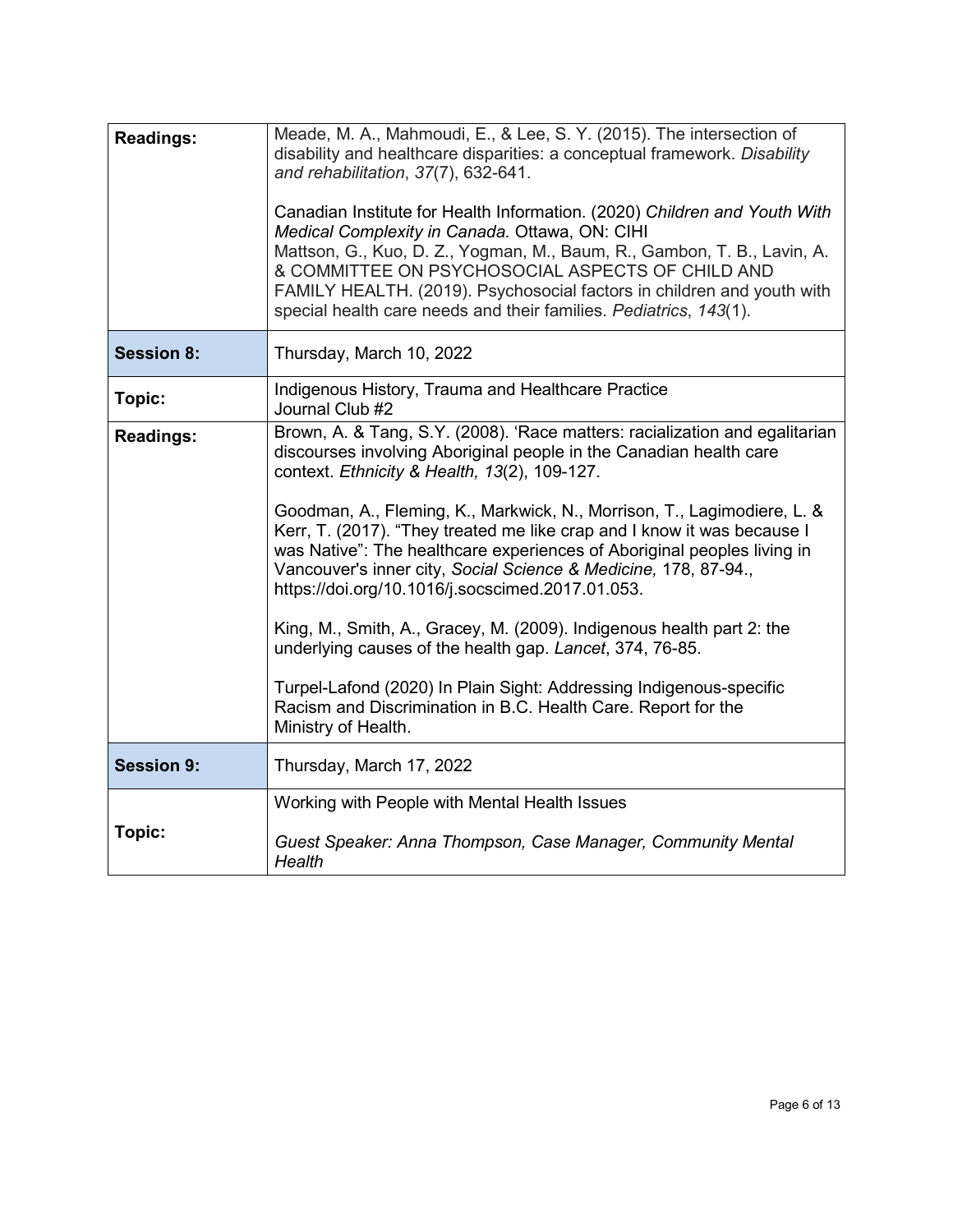| <b>Readings:</b>   | Charles, J. & Bentley, J. (2016). Stigma as an organizing framework for<br>understanding the early history of community mental health and<br>psychiatric social work. Social Work in Mental Health, 14(2), 149-173,<br>DOI: 10.1080/15332985.2014.964448<br>Gomory, T. Wong, S., Cohen, D. & Lacasse, J. (2011). Clinical social work<br>and the biomedical industrial complex. Journal of Sociology and Social<br>Welfare, 38 (4). 135-165.<br>O'Brien, A. & Calderwood, K. (2010). Living in the Shadows: A Canadian<br>Experience of Mental Health Social Work, Social Work in Mental Health,<br>8(4), 319-335, DOI: 10.1080/15332980903484988 |
|--------------------|---------------------------------------------------------------------------------------------------------------------------------------------------------------------------------------------------------------------------------------------------------------------------------------------------------------------------------------------------------------------------------------------------------------------------------------------------------------------------------------------------------------------------------------------------------------------------------------------------------------------------------------------------|
| <b>Session 10:</b> | Thursday, March 24, 2022                                                                                                                                                                                                                                                                                                                                                                                                                                                                                                                                                                                                                          |
| Topic:             | Social Work in Palliative Care                                                                                                                                                                                                                                                                                                                                                                                                                                                                                                                                                                                                                    |
|                    | Guest Speaker Pascale De Kerkhove                                                                                                                                                                                                                                                                                                                                                                                                                                                                                                                                                                                                                 |
| <b>Readings:</b>   | Antifaeff, K. (2019). Social work practice with medical assistance in dying:<br>A case study. Health & social work, 44(3), 185-192.                                                                                                                                                                                                                                                                                                                                                                                                                                                                                                               |
|                    | Bernacki, R. E., & Block, S. D. (2014). Communication about serious<br>illness care goals: a review and synthesis of best practices. JAMA internal<br>medicine, 174(12), 1994-2003.                                                                                                                                                                                                                                                                                                                                                                                                                                                               |
|                    | Bosma, H., Johnston, M., Cadell, S., Wainwright, W., Abernethy, N.,<br>Feron, A. & Nelson, F. (2010). Creating social work competencies for<br>practice in hospice palliative care. Palliative Medicine, 24(1), 79-87.                                                                                                                                                                                                                                                                                                                                                                                                                            |
| <b>Session 11:</b> | Thursday, March 31, 2022                                                                                                                                                                                                                                                                                                                                                                                                                                                                                                                                                                                                                          |
|                    | Working with Refugees and Immigrants in Healthcare                                                                                                                                                                                                                                                                                                                                                                                                                                                                                                                                                                                                |
| Topic:             | Guest Speaker: Laura Moran Bonilla                                                                                                                                                                                                                                                                                                                                                                                                                                                                                                                                                                                                                |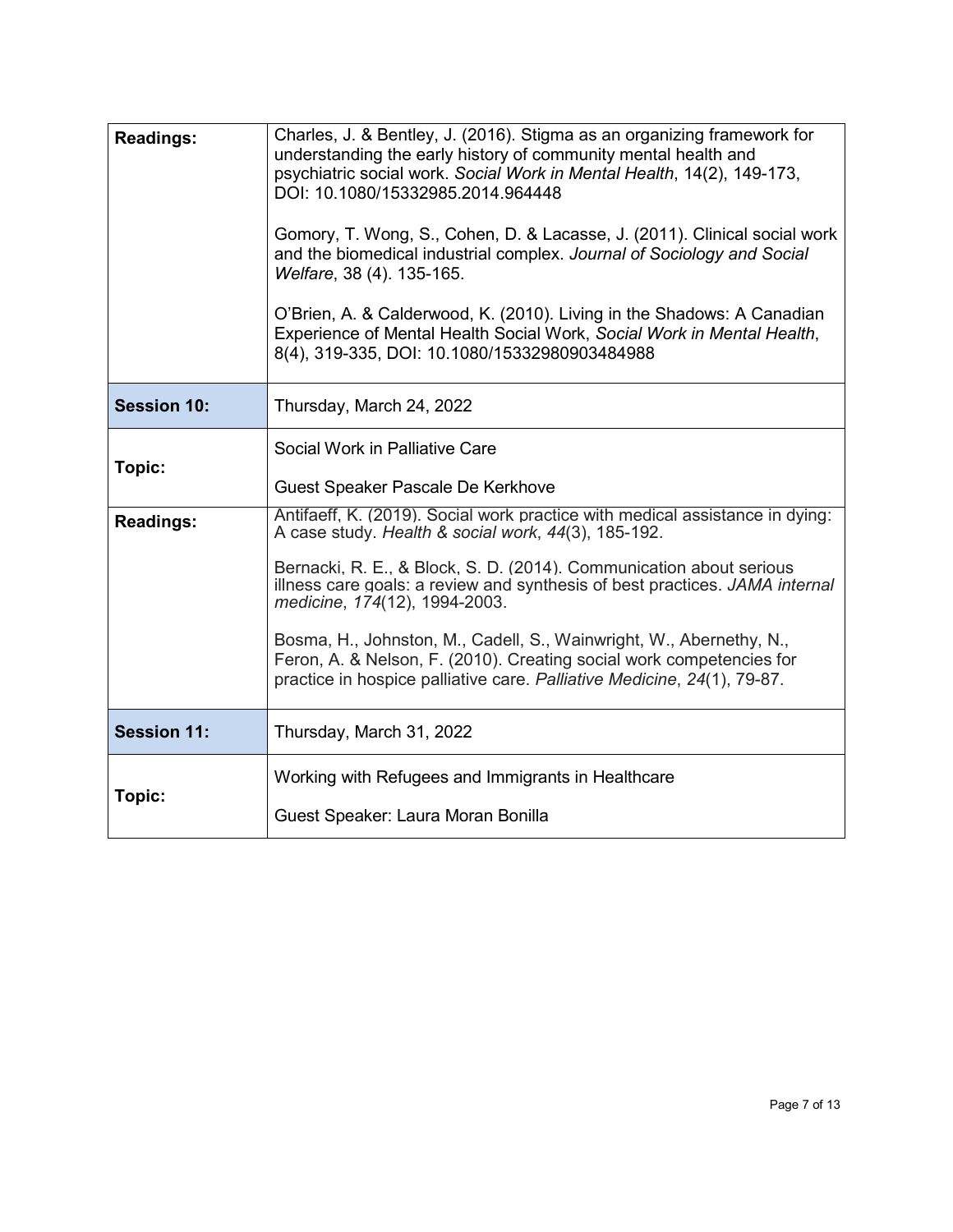| <b>Readings:</b>   | McKeary, M. & Newbold, B. (2010). Barriers to care: The challenges for<br>canadian refugees and their health care providers, Journal of Refugee<br>Studies, 23 (4), 523-545, https://doi-<br>org.ezproxy.library.ubc.ca/10.1093/jrs/feq038<br>Aery, A. (2018). Facilitators to accessing primary and preventive care for<br><i>immigrants and refugees in Canada: A literature review. Toronto, ON</i><br>Wellesley Institute.<br>Miller, K., Brown, C.R., Shramko, M. & Svetaz, N.V. (2019). Applying<br>trauma informed practices to the care of refugee and immigrant youth:<br>10 clinical pearls. Children, 6 (8), 94<br>https://doi.org/10.3390/children6080094 |
|--------------------|-----------------------------------------------------------------------------------------------------------------------------------------------------------------------------------------------------------------------------------------------------------------------------------------------------------------------------------------------------------------------------------------------------------------------------------------------------------------------------------------------------------------------------------------------------------------------------------------------------------------------------------------------------------------------|
| <b>Session 12:</b> | Thursday, April 7, 2022                                                                                                                                                                                                                                                                                                                                                                                                                                                                                                                                                                                                                                               |
| Topic:             | <b>WRAP UP!</b>                                                                                                                                                                                                                                                                                                                                                                                                                                                                                                                                                                                                                                                       |
| <b>Readings:</b>   |                                                                                                                                                                                                                                                                                                                                                                                                                                                                                                                                                                                                                                                                       |

### **Assignments**

There are three assignments for this course:

- 1. Journal Club Summary and Reflection **25%** Due: 1 week after presentation 2. Case in Point Presentation: **35%** Due: Thursday March 3, 2022
- 3. Open Education Literature Review: **40%** Due: April 7, 2022

### **1. Journal Club Summary and Reflection: 25%**

- 
- 

Students will be divided into smaller groups to participate in a mock journal club. Journal clubs are useful to student learning as they (1) encourage students to search for research articles representing the best evidence to inform clinical practice, (2) encourage students to critically read and appraise current literature and (3) provide opportunity to hone presentation, discussion and facilitation skills.

Each student will select an **empirical** research article of interest related to the role and scope of practice of healthcare social work and send it to their journal club group participants (and the instructor) one week before their presentation. Each student will develop a brief presentation giving an overview of the article and facilitate a discussion about the article and/or the relevant topic. All other members of the journal club are expected to come to class prepared (having read the article) and ready to engage in discussion on others' presented articles. The instructor will provide a demonstration and further guidelines for the presentation will be discussed in class.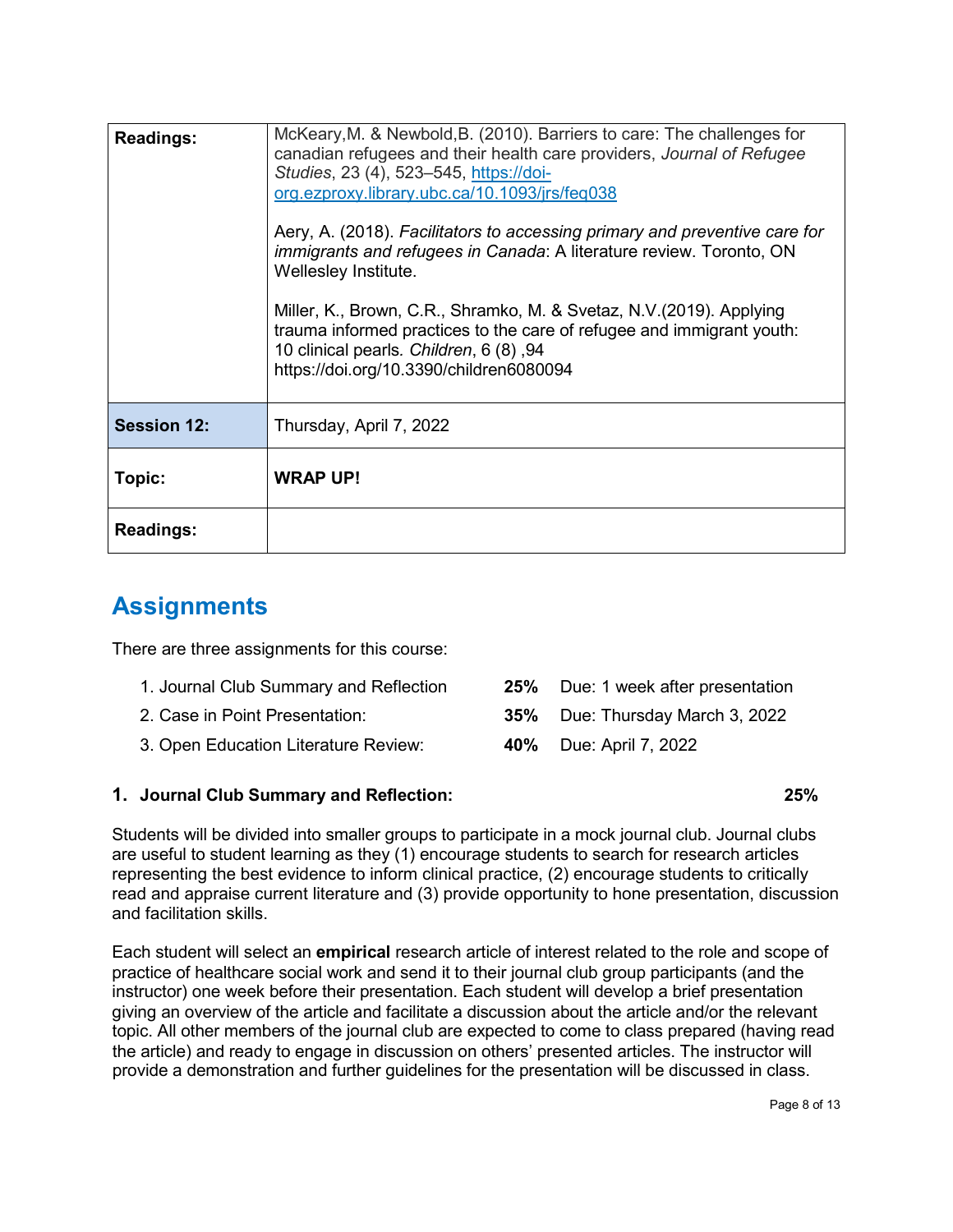Following your presentation, you will write up a summary of your article and journal club experience. Sections to be included in this entry include: highlights of the content, methodological issues, critique, & implications for practice as well a summary of what was discussed and specific reference to a reflection on your process as a facilitator. This journal reflection will be due 1 week after your journal club presentation.

#### **Please refer to marking rubric on Canvas.**

#### **Due date: 1 week after your journal club presentation Length 2-4 pages**

### **2. Case In Point Presentation 35%**

Students will divide into small groups. Each group will present a clinical case study related to social work in healthcare. The presentation will include a clinical summary of the patient including biological, psychological, social and spiritual information about the patient/family. Main issues will be identified and the case will be analyzed to highlight implications for social work practice, ethical issues, risks as well as protective factors. Linkages to relevant legislation, policy will be made and the presentation will demonstrate evidence of the application of theory to practice. A course of action/intervention plan will be discussed and justified with critical self-reflection related to the patient included connected to learning and a discussion about challenges and implications for learning and future practice. Guidelines and evaluative criteria will be available on Canvas. Presentations will be 30 minutes in length and will be recorded and posted to Canvas. Each group is responsible for outlining their contribution to the presentation in writing to the instructor with the submission.

#### **Due Date: March 3 Length–Approximately 30 mins**

### **3. Open Education Literature Review 40%**

In this assignment, students are asked to create an open educational resource for health social work practice. Students will research a particular topic or issue related to health care social work, provide a synthesis of the most recent literature on the topic and make suggestions for the application to social work practice in health care.

Objectives:

- Analyze the latest research/ literature/ knowledge about a specific topic related to health care social work using variety of sources
- Synthesize the literature to highlight major themes
- Apply this knowledge to social work practice by outlining recommendations for use in practice
- Share your work with a wider audience to add value to the field of health social work

Assignment Instructions:

Page 9 of 13 1) Choose a topic or issue related to social work practice in healthcare that particularly intrigues you. We have reached out to health care social workers in the lower mainland for suggestions on research topics that would be useful in their work and benefit the field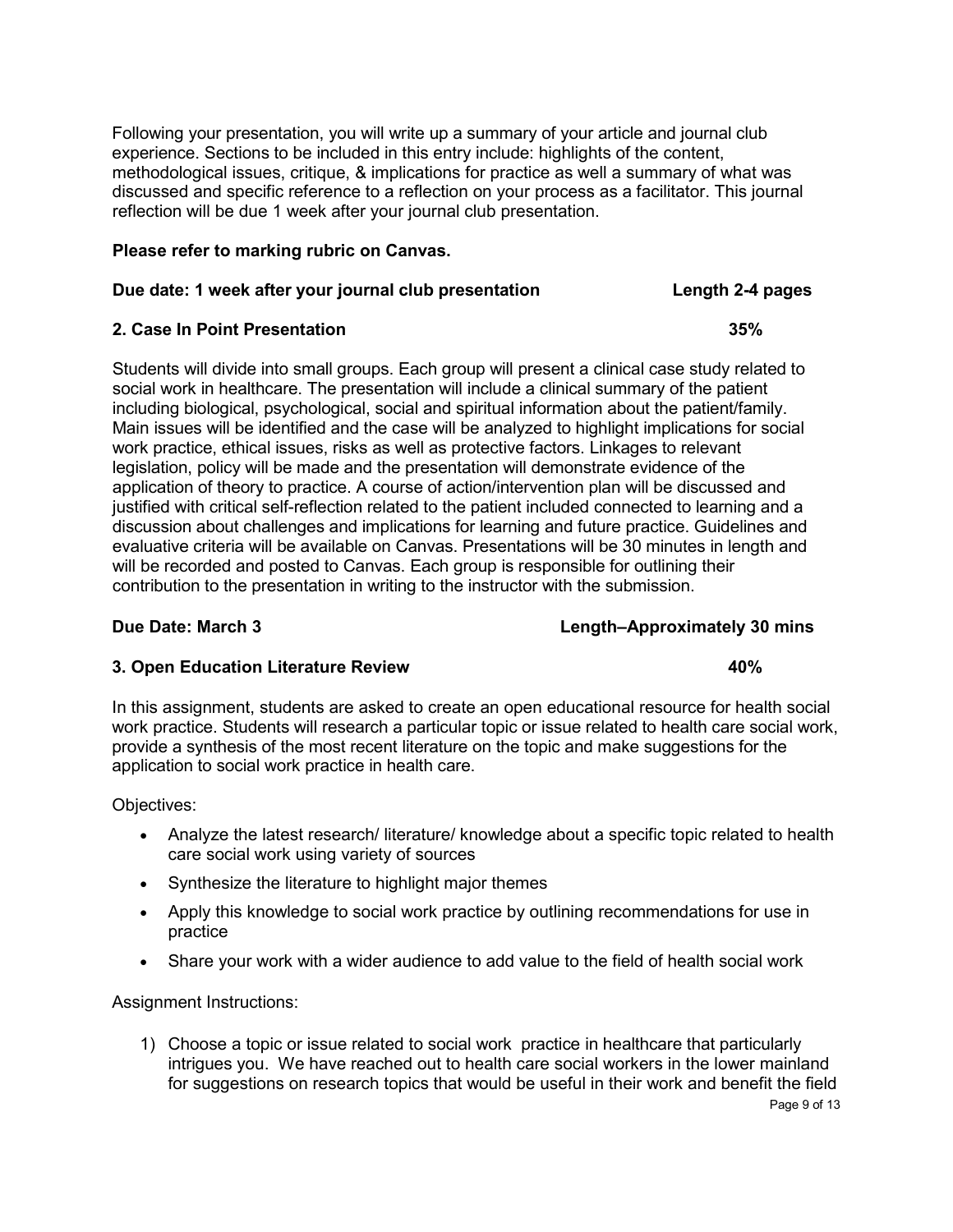of health care social work. Please see attached list of ideas. You may choose one of these topics or your own (please discuss your topic with your instructor first). Make sure to narrow the focus of your topic and develop a specific research question so that it can be adequately researched in this assignment. If using a community generated idea, you have the option of connecting with the community social worker for further background/context and to help you narrow the focus of your topic. Contact emails will be provided. Contact with community partners should be limited to a one short phone call to discuss the context of this research idea and one phone call to discuss how this research might apply to practice.

- 2) Search the literature. Be sure to define keywords in your search, and consider your source selection criteria (specific time frame, location focus, specific patient population, specific therapeutic modality etc. It is important to include any articles that are contrary to your point of view. Use a minimum of 10-15 sources (most sources should be peer reviewed journal articles, but high quality grey literature can also be included) to gather the most current information about the topic.
- 3) Read the articles thoroughly and evaluate them. Look for themes or patterns (common findings/ trends in the research/ influential theories). Develop a thesis statement based on your conclusions.
- 4) Write your paper synthesizing the information gained from multiple sources, weaving them into a coherent discourse, using the sources as evidence to support key points.
- 5) Include a section titled "Application to Practice" where you outline how this literature review might be used in social work practice in health care (a second conversation with your community social worker might help with this section).
- 6) If you are willing to consider publishing your work with a creative commons license. Use the license creator<https://creativecommons.org/share-your-work/> and upload your assignment to the class wiki page.

Here is a guidebook on doing a social work literature review (notice this is an open educational resource)

[https://rc.library.uta.edu/uta-ir/bitstream/handle/10106/29080/Guidebook-for-Social-Work-](https://rc.library.uta.edu/uta-ir/bitstream/handle/10106/29080/Guidebook-for-Social-Work-Literature-Reviews-and-Research-Questions-1587069015.pdf?sequence=1&isAllowed=y)[Literature-Reviews-and-Research-Questions-1587069015.pdf?sequence=1&isAllowed=y](https://rc.library.uta.edu/uta-ir/bitstream/handle/10106/29080/Guidebook-for-Social-Work-Literature-Reviews-and-Research-Questions-1587069015.pdf?sequence=1&isAllowed=y)

For more information on renewable assignments, please see: [https://flexible.learning.ubc.ca/news-events/renewable-assignments-student-work-adding-value](https://flexible.learning.ubc.ca/news-events/renewable-assignments-student-work-adding-value-to-the-world/)[to-the-world/](https://flexible.learning.ubc.ca/news-events/renewable-assignments-student-work-adding-value-to-the-world/)

#### **Due Date: April 7, 2022 Length 8-10 pages**

### **Please refer to the marking rubric on Canvas.**

### **Assignment Submission Process**

All assignments will be handed in via Canvas. Group presentations should be converted to an unlisted Youtube channel and the link should be provided in Canvas.

Assignments are due at 11:59pm of the due date. Any assignment extensions should be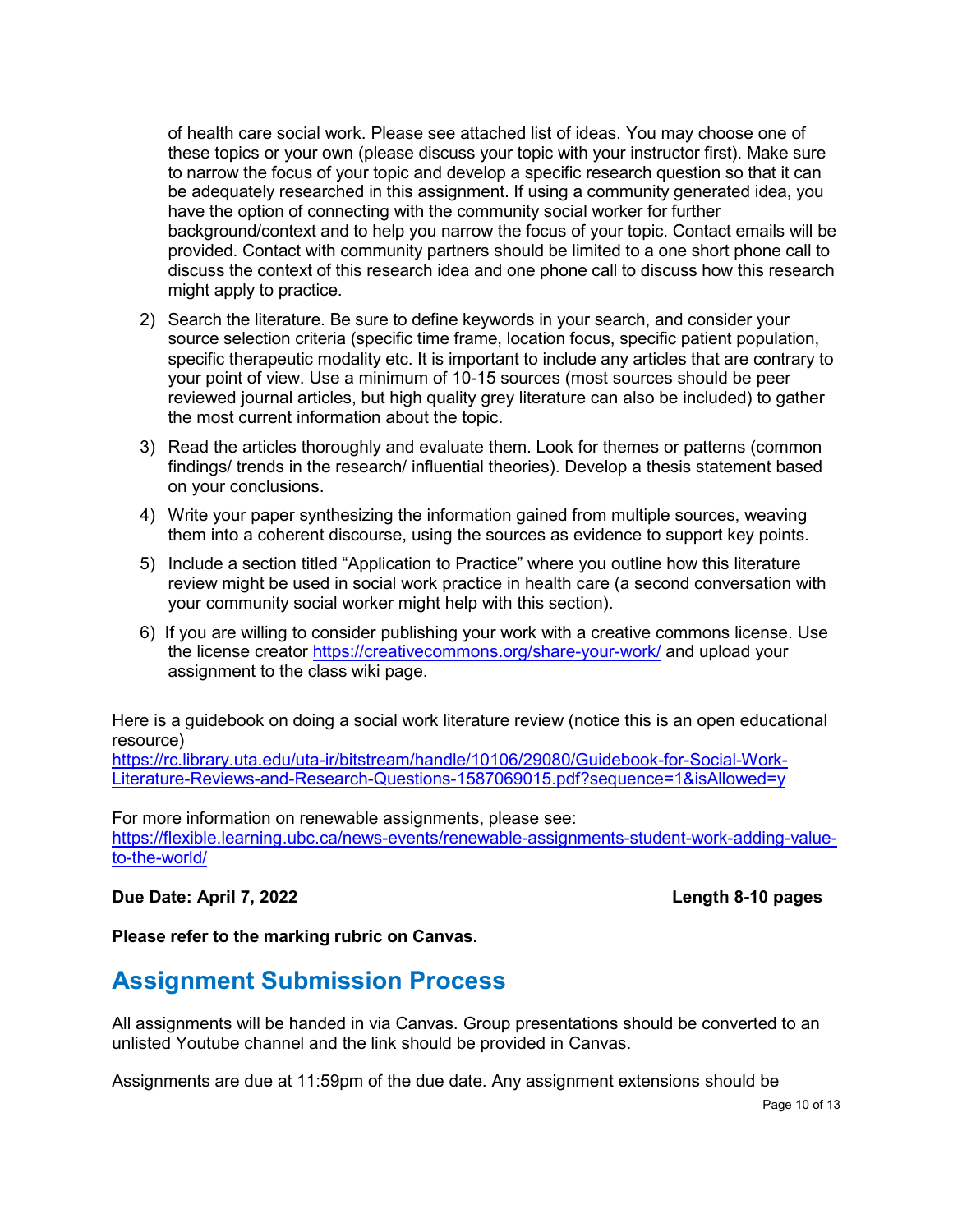negotiated with the instructor ahead of the due date. Late assignments will receive a .5 of a mark deduction for each day late.

### **SCHOOL/COURSE POLICIES**

### **UBC COVID-19 Protocols for in-class learning**

**COVID-19 Safety:** You are required to wear a non-medical mask during our class meetings, for your own protection and the safety and comfort of everyone else in the class. For our in-person meetings in this class, it is important that all of us feel as comfortable as possible engaging in class activities while sharing an indoor space. Non-medical masks that cover our noses and mouths are a primary tool for combating the spread of COVID-19. Further, according to the provincial mandate, masks are required in all indoor public spaces including lobbies, hallways, stairwells, elevators, classrooms and labs. There may be students who have medical accommodations for not wearing a mask. Please maintain a respectful environment.

#### **If you are sick, it is important that you stay home.**

#### **If you miss class because of illness:**

- Ask someone to share their notes regarding lectures and class discussions about readings.
- Be sure to consult the class resources on Canvas.
- If you are concerned that you will miss a key activity due to illness, contact the instructor to discuss.

**If I (the instructor) am feeling ill:** If I am unwell, I will not come to class. I will make every reasonable attempt to communicate plans for class as soon as possible by email. Our classroom will still be available for you to sit in and attend an online session. In this instance:

- If I am well enough to teach, but am taking precautions to avoid infecting others, we may hold the class online. If this happens, you will receive an email informing you how to join the class.
- If I am not well enough to teach I may ask you to do an activity or read something in place of class time

### **Attendance**

The attendance policy is in the student handbook on page 8. You can find the student handbook on the Advising page of our website:<https://socialwork.ubc.ca/undergraduate/advising/>

The School considers class attendance to be an essential component of integrated learning in professional social work education. Therefore, regular attendance is required in all social work courses. Instructors may count repeated late arrivals or early departures as an absence, and a meeting should be setup to discuss this with the student. If students miss three or more classes,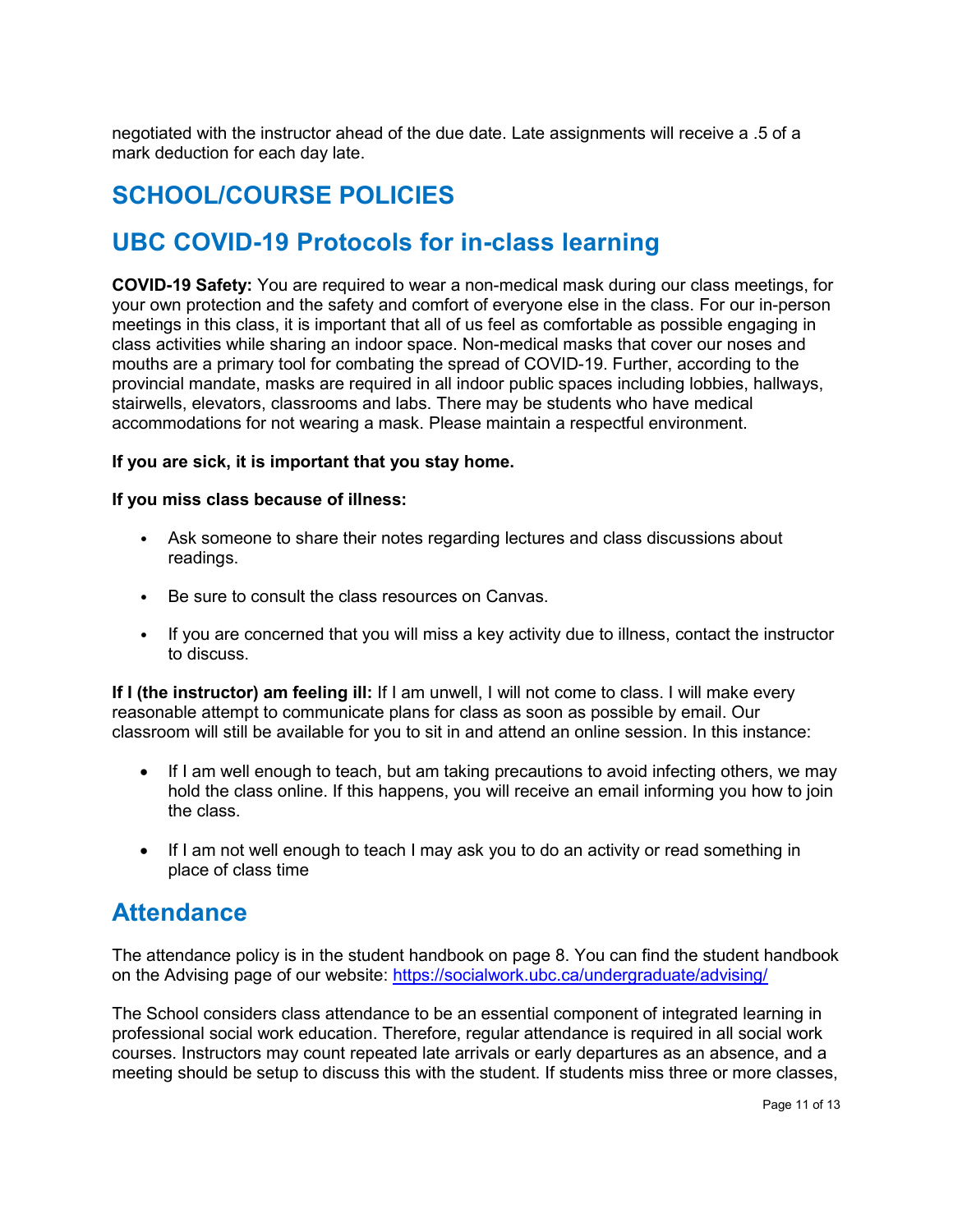they may be considered to have not met the requirements of the course. If students have valid reasons, they could be withdrawn from the course with the approval of the instructor – otherwise, they would fail the course.

Other school policies can be accessed through the School of Social Work student handbook.

### **Learning Resources**

UBC Learning Commons has a variety of tools and information such as; borrowing equipment, academic integrity **(APA Citation Guide),** writing support, skills for class, skills for life and academic support to assist students in their learning.<https://learningcommons.ubc.ca/>

### **University Policies**

**Support:** UBC provides resources to support student learning and to maintain healthy lifestyles but recognizes that sometimes crises arise and so there are additional resources to access including those for survivors of sexual violence. UBC values respect for the person and ideas of all members of the academic community. Harassment and discrimination are not tolerated nor is suppression of academic freedom. UBC provides appropriate accommodation for students with disabilities and for religious observances. UBC values academic honesty and students are expected to acknowledge the ideas generated by others and to uphold the highest academic standards in all of their actions.

Details of the policies and how to access support are available at: <https://senate.ubc.ca/policies-resources-support-student-success>

# **Learning Analytics**

Learning analytics includes the collection and analysis of data about learners to improve teaching and learning. No learning analytics are being used in this course.

# **Copyright**

All materials of this course (course handouts, lecture slides, assessments, course readings, etc.) are the intellectual property of the Course Instructor or licensed to be used in this course by the copyright owner. Redistribution of these materials by any means without permission of the copyright holder(s) constitutes a breach of copyright and may lead to academic discipline.

Students may not record class or group discussions without prior permission of all individuals in attendance.

# **Support**

During the term, I will do my best to offer support if I am concerned about your academic performance or wellbeing. I also encourage you to contact me or your academic advisor if you need assistance. In addition, I may identify concerns using the UBC [Early Alert](http://earlyalert.ubc.ca/) system which provides students with the earliest possible connection to resources like academic advising,